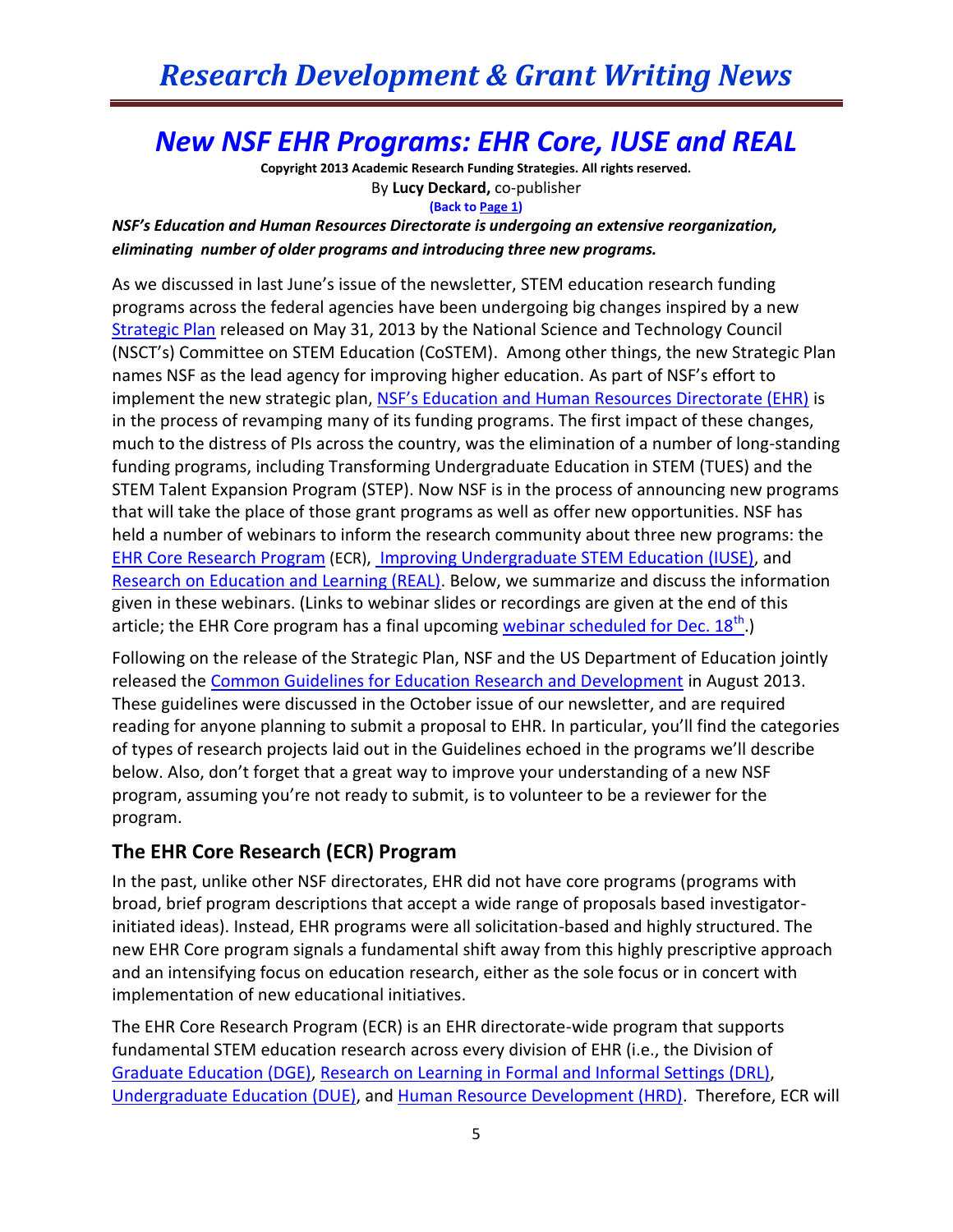# *Research Development & Grant Writing News*

fund research at all levels, ranging from Pre-K to workforce education. The key distinction is that ECR funds **foundational research**, as defined in the Common Guidelines mentioned earlier. ECR is interested in proposals from all disciplinary communities supported by NSF related to four core areas:

- STEM learning
- STEM learning environments
- STEM workforce development
- Broadening participation in STEM

One reason mentioned in the webinar for establishing the ECR program was to provide a program that addresses all of these core research areas at the foundational level. In the past, a number of programs supported fundamental education research, along with more applied projects, but they were fragmented based on the core areas addressed. For example, the former REESE program (now subsumed into REAL) did not address workforce development. By providing one program, NSF hopes to improve integration of the fundamental education research it supports.

ECR will fund two types of proposals: **core research proposals** (up to \$1.5M over 5 years), which will study a foundational research question or issue related to STEM learning and education, and **capacity building proposals** (up to \$300K for 3 years), which will support groundwork for advancing research in the four core areas listed above.

There is an emphasis on identifying and addressing the STEM education "grand challenges" in these proposals. And, as with all NSF programs, potential impact is very important; you'll want to emphasize the potential of your proposed research to transform STEM learning and education and contribute to the research knowledge base. Core research proposals should be theory-driven, theory-generating, theory-testing or predictive studies. It is essential that studies are evidence-based. Collaborations are encouraged, particularly those that include the social and behavioral sciences in addition to education. Examples of capacity building proposals cited in the webinar include workshops, sandpits, charrettes, and exploratory/consensus studies.

The ECR [solicitation](http://www.nsf.gov/publications/pub_summ.jsp?WT.z_pims_id=504924&ods_key=nsf13555) specifies two full proposal target dates: July 12, 2013 (which has passed), and February 4, 2014. After that, the target date is the first Tuesday in February, annually. (Target dates differ from due dates in that you can still submit your proposal after the target date, but review of your proposal may be significantly delayed.)

### **The Improving STEM Undergraduate Education (IUSE) Program**

The **IUSE program** is funded out of the Division of Undergraduate Education and focuses on increasing student retention in STEM, preparing students to participate in science for tomorrow, improving students' STEM learning outcomes, generating knowledge on how students learn and on effective practice in undergraduate classrooms, and broadening participation. The target date for proposals is February 4, 2014.

IUSE replaces the former NSF **TUES**, **WIDER** and **STEP** programs. (Caution: If you Google these programs, you may still find old solicitations and program pages that indicate that these programs are still active. Don't let that fool you—they are not accepting new proposals.) The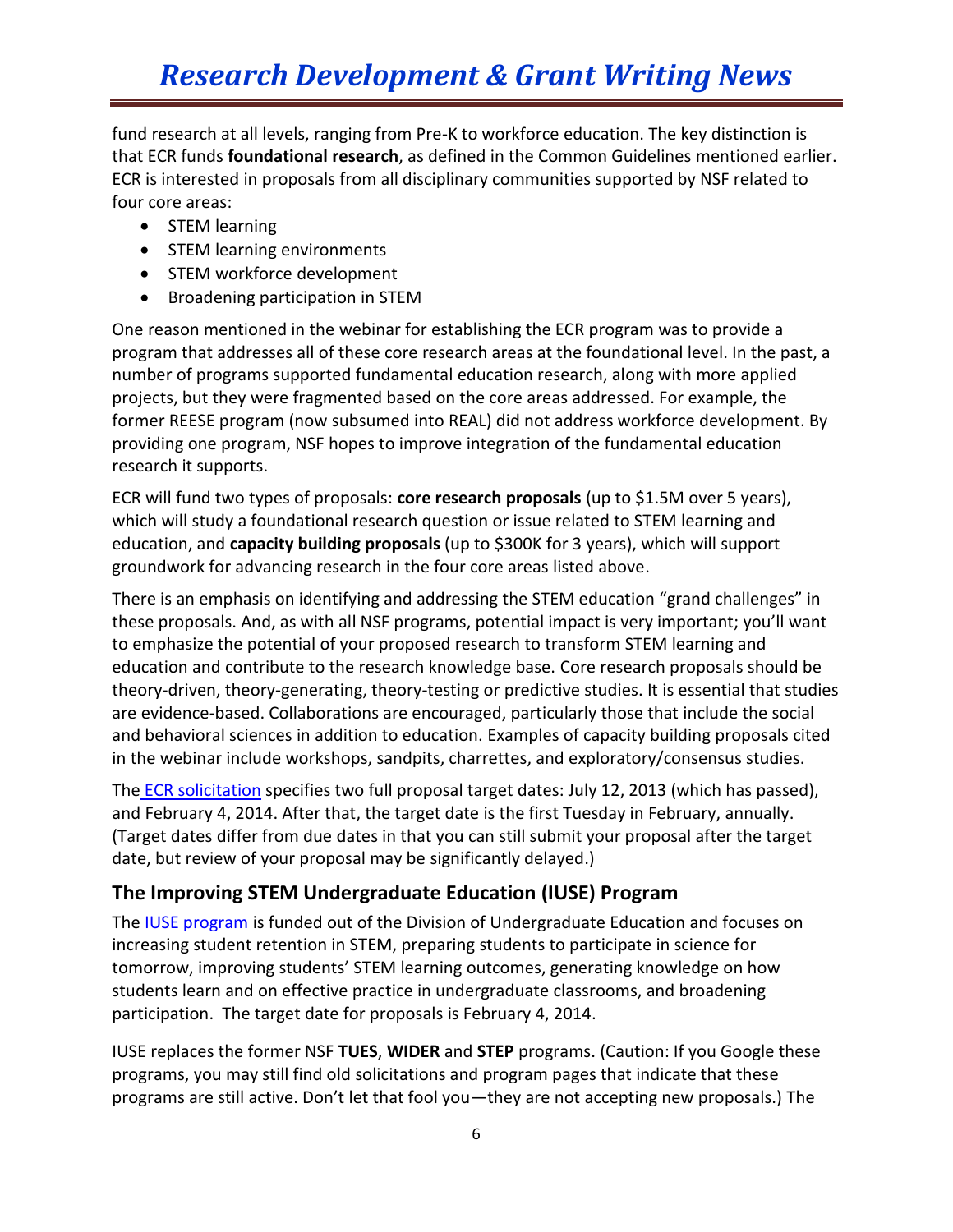### *Research Development & Grant Writing News*

reason NSF decided to make this change was to provide a more open, less prescriptive program that might, for example, allow proposals that combine aspects of projects that might variously have been submitted to these three former programs in years past. In keeping with this philosophy, there is no solicitation for IUSE (a common practice for NSF core programs), but there is a relatively lengthy program synopsis on the **IUSE** program page. There are also no explicit budget limits, but in the webinar it was stated that most projects will be 1 to 3 years, with up to 5 years being allowed if necessary. Creativity is encouraged, and a strong research component will be expected. There are also no tracks specified and no limit on the number of proposals that can be submitted.

When you apply, you must specify which of the six types of research defined in the Common [Guidelines](http://ies.ed.gov/pdf/CommonGuidelines.pdf) your project fits. *[These are: 1) Foundational Research, 2) Early-Stage or Exploratory Research, 3) Design and Development Research, 4) Efficacy Research, 5) Effectiveness Research, and 6) Scale-up Research.]* While you can submit a proposal that would have fit the former TUES, WIDER or STEP programs, you're also encouraged to be creative and feel free to cross the boundaries of these programs. Remember that the increased emphasis on rigorous educational research means that your proposal won't be competitive if you simply propose to implement and assess a new curriculum or lab. Be sure to describe how your project builds on available evidence and theory, and how it will generate new evidence and build current knowledge related to undergraduate education. Baseline data and a theory of change are also encouraged if they fit the project.

IUSE will be overseen by a number of program officers who are organized by discipline (listed on the program page along with their contact information). In answer to a question asked during the webinar, the presenters said they were not yet sure how proposals will be reviewed but suggested they might use disciplinary panels.

Interestingly, the presenters also briefly mentioned that a Dear Colleague letter will be issued in the next few weeks encouraging [Ideas Lab](http://knowinnovation.com/ideas-lab/) proposals related to IUSE. These proposals will have the same target date as regular IUSE proposals (Feb. 4, 2014) but will be internally reviewed. Similar to other NSF Ideas Lab competitions, individuals will submit applications and those selected will attend an NSF-hosted Ideas Lab in which participants, assisted by professional facilitators, will work to put together multi-institutional teams, which will then submit full IUSE proposals. EHR hosted an Ideas Lab for data-intensive research to improve teaching and learning earlier this year. That [solicitation](http://www.nsf.gov/pubs/2013/nsf13565/nsf13565.htm?WT.mc_id=USNSF_25&WT.mc_ev=click) might provide some insight into what to expect for the IUSE Ideas Lab competition.

#### **The Research on Education and Learning (REAL) Program**

The [REAL program](http://www.nsf.gov/funding/pgm_summ.jsp?pims_id=13667&org=DRL&from=home) is administered by the Division of Research on Learning in Formal and Informal Settings (DRL) and subsumes the old Research in Evaluation on Education in Science and Engineering (**REESE**), Research on Gender in Science and Engineering (**GSE**) and Research on Disabilities Education (**RDE**) programs. Optional letters of intent for the first REESE competition were due Nov. 13, 2013, and the target date for the first full proposals is Jan. 10, 2014. The program has a solicitation, which you can find [here.](http://www.nsf.gov/pubs/2013/nsf13604/nsf13604.htm)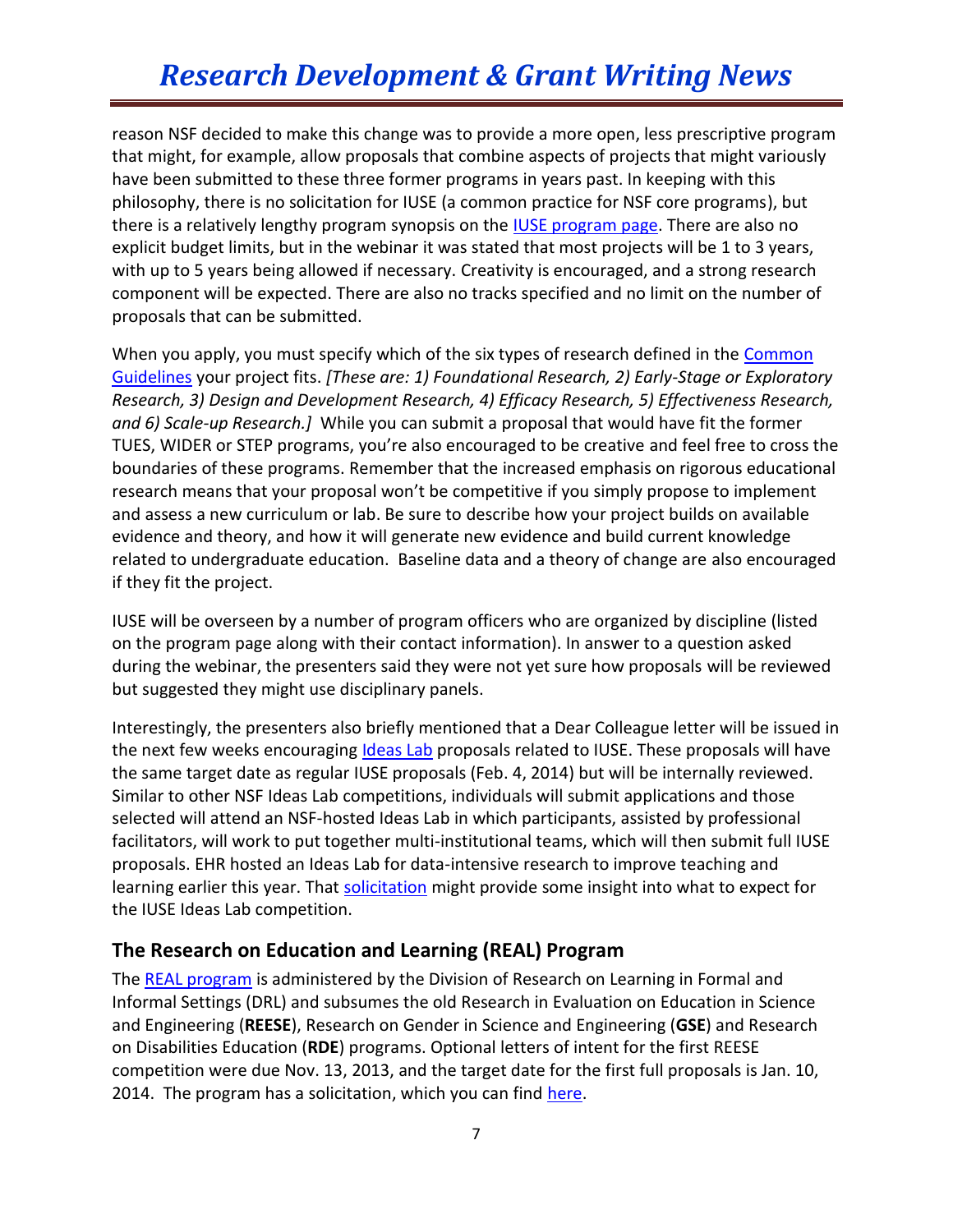# *Research Development & Grant Writing News*

REAL funds research on all groups and ages, and includes formal and informal education. The program supports "research that informs efforts to understand, build theory to explain, and suggest interventions and innovations to address persistent challenges in STEM interest, education, learning, and participation." They do not fund curriculum development. The program funds four "strands" of research, but a proposal can reach across more than one strand. These strands are:

- Research on human learning in STEM
- Research on learning in STEM learning environments (e.g., organizational structure, technology, opportunity structures)
- Broadening participation (including underrepresented minorities, women, persons with disabilities, and students from low socioeconomic levels)
- Special emphasis strands (which this year are assessment, undergraduate learning, and technology)

In addition, you must specify into which of six types your proposal fits. These types qualify for different funding levels as follows:

- **Early stage**: up to \$500K for 3 years (for projects with no data or with very preliminary or qualitative data)
- **Middle stage**: up to \$1.5M for 3 years
- **Later stage**: up to \$2.5M for 5 years (for projects that already have evidence and are gathering data for the final push to understand what works and why)
- **Fostering Interdisciplinary Research in Education (FIRE)**: up to \$500K for 3 years (for projects that pair an education research with a scientist or engineering so that they can earn from each other. This project is especially meant to help train scientists and engineers to do education research.)
- **Synthesis**: up to \$300K for 2 years (for projects that synthesize existing knowledge but package it in a way to provide a direction for moving forward; for example, metaanalyses or a synthesis of what is known in the field)
- **Conferences and workshops**: up to \$75K (to develop and host a conference or workshop to catalyze progress on research relevant to REAL)

REAL proposals should include linkages to theory and extant research, a research plan, a discussion of contributions to implementation (where applicable), a discussion of contributions to knowledge, a communication strategy, a data management plan, and a mechanism for obtaining objective external feedback. Proposals should also explain the **purpose** of the research (What are your research questions or hypotheses? How does the research contribute to the evidence base?), the **justification** for the research (What is the policy and practical significance, and what theoretical and/or empirical arguments are there for conducting the study?), **methodology** (What are the key features of the research design, and what are your plans for data collection, analysis, assessment, etc.?), and expected **outcomes** of the research (What theory or empirical evidence will the project produce? How might these products or findings be useful?) You should also provide a timeline for the project and describe the expertise of the people doing the research.